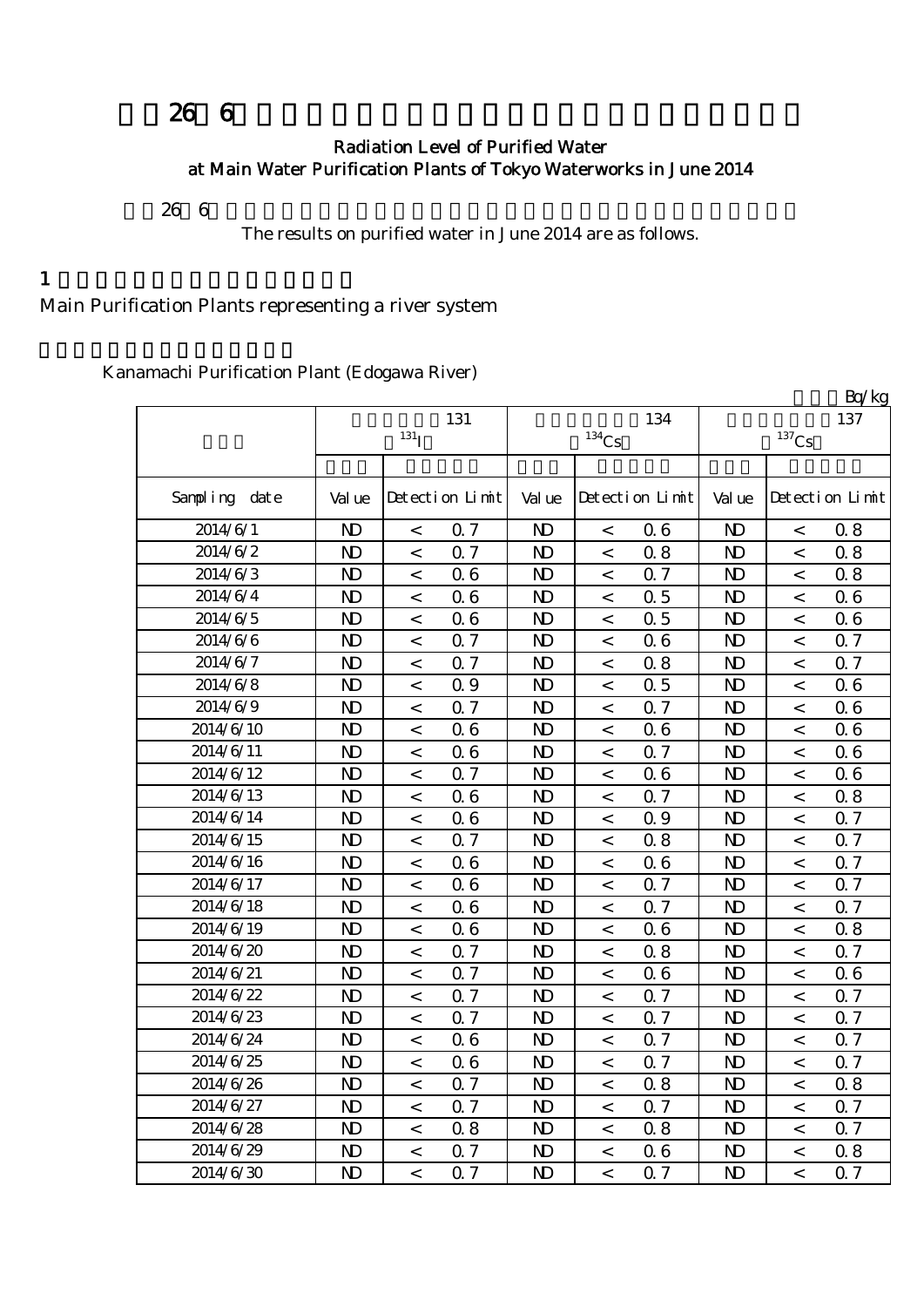|                                                                                                                   |                            | Bq/kg           |  |  |
|-------------------------------------------------------------------------------------------------------------------|----------------------------|-----------------|--|--|
| 131<br>134<br>$131$ <sup>T</sup><br>$^{134}\mathrm{Cs}$                                                           | 137<br>$^{137}\mathrm{Cs}$ |                 |  |  |
|                                                                                                                   |                            |                 |  |  |
| Sampling date<br>Detection Limit<br>Detection Limit<br>Val ue<br>Val ue<br>Val ue                                 |                            | Detection Limit |  |  |
| 2014/6/1<br>N <sub>D</sub><br>06<br>N <sub>D</sub><br>0.7<br>N <sub>D</sub><br>$\,<\,$<br>$\,<\,$                 | $\,<$                      | 0.8             |  |  |
| 2014/6/2<br>0.7<br>N <sub>D</sub><br>0.7<br>$\mathbf{D}$<br>N <sub>D</sub><br>$\overline{\phantom{0}}$<br>$\,<\,$ | $\prec$                    | 0.8             |  |  |
| 2014/6/3<br>N <sub>D</sub><br>0.7<br>0.8<br>$\mathbf{N}$<br>N <sub>D</sub><br>$\,<\,$<br>$\,<\,$                  | $\prec$                    | 0.8             |  |  |
| 2014/6/4<br>N <sub>D</sub><br>06<br>N <sub>D</sub><br>0.7<br>$\mathbf{D}$<br>$\lt$<br>$\,<\,$                     | $\,<$                      | 0.7             |  |  |
| 2014/6/5<br>Q 7<br>N <sub>D</sub><br>06<br>N <sub>D</sub><br>$\mathbf{D}$<br>$\lt$<br>$\lt$                       | $\lt$                      | 0.7             |  |  |
| 2014/6/6<br>N <sub>D</sub><br>0.7<br>06<br>N <sub>D</sub><br>N <sub>D</sub><br>$\lt$<br>$\,<\,$                   | $\lt$                      | 0.8             |  |  |
| 2014/6/7<br>N <sub>D</sub><br>0.7<br>06<br>$\mathbf{D}$<br>N <sub>D</sub><br>$\,<\,$<br>$\,<$                     | $\,<$                      | 0.7             |  |  |
| 2014/6/8<br>$\mathbf{D}$<br>N <sub>D</sub><br>06<br>$\mathbf{D}$<br>0.7<br>$\,<\,$<br>$\,<\,$                     | $\,<$                      | 0.7             |  |  |
| 2014/6/9<br>N <sub>D</sub><br>06<br>0.7<br>$\mathbf{D}$<br>N <sub>D</sub><br>$\,<\,$<br>$\,<\,$                   | $\,<$                      | 0.7             |  |  |
| 2014/6/10<br>N <sub>D</sub><br>06<br>0.7<br>$\mathbf{D}$<br>N <sub>D</sub><br>$\,<\,$<br>$\,<\,$                  | $\overline{a}$             | 0.7             |  |  |
| 2014/6/11<br>N <sub>D</sub><br>0.7<br>N <sub>D</sub><br>06<br>$\mathbf{D}$<br>$\,<\,$<br>$\,<\,$                  | $\,<$                      | 0.6             |  |  |
| 2014/6/12<br>N <sub>D</sub><br>$\mathbf{D}$<br>06<br>N <sub>D</sub><br>0.7<br>$\,<\,$<br>$\lt$                    | $\,<$                      | 0.8             |  |  |
| 2014/6/13<br>0.7<br>$\mathbf{D}$<br>N <sub>D</sub><br>N <sub>D</sub><br>06<br>$\,<\,$<br>$\,<\,$                  | $\,<$                      | 0.7             |  |  |
| 2014/6/14<br>N <sub>D</sub><br>Q 7<br>$\mathbf{D}$<br>N <sub>D</sub><br>06<br>$\lt$<br>$\,<\,$                    | $\,<$                      | 0.6             |  |  |
| 2014/6/15<br>N <sub>D</sub><br>$\mathbf{D}$<br>0.8<br>$\mathbf{D}$<br>0.7<br>$\,<\,$<br>$\,<$                     | $\lt$                      | 0.7             |  |  |
| 2014/6/16<br>N <sub>D</sub><br>0.7<br>Q 7<br>$\mathbf{D}$<br>N <sub>D</sub><br>$\,<\,$<br>$\,<\,$                 | $\,<$                      | 0.6             |  |  |
| 2014/6/17<br>N <sub>D</sub><br>0.7<br>0.5<br>N <sub>D</sub><br>N <sub>D</sub><br>$\,<\,$<br>$\,<\,$               | $\,<$                      | 0.8             |  |  |
| 2014/6/18<br>Q 7<br>N <sub>D</sub><br>06<br>$\mathbf{D}$<br>N <sub>D</sub><br>$\,<\,$<br>$\,<\,$                  | $\,<$                      | 0.6             |  |  |
| 2014/6/19<br>N <sub>D</sub><br>06<br>Q 7<br>$\mathbf{D}$<br>N <sub>D</sub><br>$\overline{\phantom{0}}$<br>$\lt$   | $\overline{a}$             | 0.7             |  |  |
| 2014/6/20<br>Q 7<br>Q 9<br>$\mathbf{D}$<br>N <sub>D</sub><br>N <sub>D</sub><br>$\,<\,$<br>$\,<\,$                 | $\prec$                    | 0.6             |  |  |
| 2014/6/21<br>0.7<br>N <sub>D</sub><br>N <sub>D</sub><br>0.8<br>$\mathbf{D}$<br>$\,<\,$<br>$\,<\,$                 | $\,<$                      | 0.6             |  |  |
| Q 7<br>2014/6/22<br>N <sub>D</sub><br>06<br>$\mathbf{D}$<br>N <sub>D</sub><br>$\,<\,$<br>$\,<\,$                  | $\,<$                      | 0.8             |  |  |
| 2014/6/23<br>N <sub>D</sub><br>0.5<br>$\mathbf{D}$<br>06<br>$\mathbf{D}$<br>$\,<\,$<br>$\,<\,$                    | $\lt$                      | 0.6             |  |  |
| 2014/6/24<br>N <sub>D</sub><br>$\mathbf{D}$<br>0.7<br>$\mathbf{D}$<br>0.7<br>$\,<\,$<br>$\,<\,$                   | $\,<$                      | 0.7             |  |  |
| 2014/6/25<br>N <sub>D</sub><br>$\mathbf{D}$<br>0.7<br>$\mathbf{D}$<br>06<br>$\,<\,$<br>$\,<\,$                    | $\,<$                      | 0.7             |  |  |
| 2014/6/26<br>N <sub>D</sub><br>$\mathbf{D}$<br>0.7<br>N <sub>D</sub><br>0.7<br>$\,<\,$<br>$\,<\,$                 | $\,<$                      | 0.7             |  |  |
| 2014/6/27<br>N <sub>D</sub><br>0.7<br>$\mathbf{D}$<br>N <sub>D</sub><br>0.4<br>$\,<\,$<br>$\,<\,$                 | $\,<$                      | 0.8             |  |  |
| 2014/6/28<br>N <sub>D</sub><br>0.7<br>N <sub>D</sub><br>0.8<br>$\mathbf{D}$<br>$\,<\,$<br>$\,<\,$                 | $\,<$                      | 0.7             |  |  |
| 2014/6/29<br>N <sub>D</sub><br>0.8<br>N <sub>D</sub><br>0.7<br>$\mathbf{D}$<br>$\,<\,$<br>$\,<\,$                 | $\,<\,$                    | 0.7             |  |  |
| 2014/6/30<br>N <sub>D</sub><br>N <sub>D</sub><br>0.7<br>N <sub>D</sub><br>06<br>$\,<\,$<br>$\lt$                  | $\,<$                      | 0.6             |  |  |

#### Asaka Purification Plant (Arakawa River)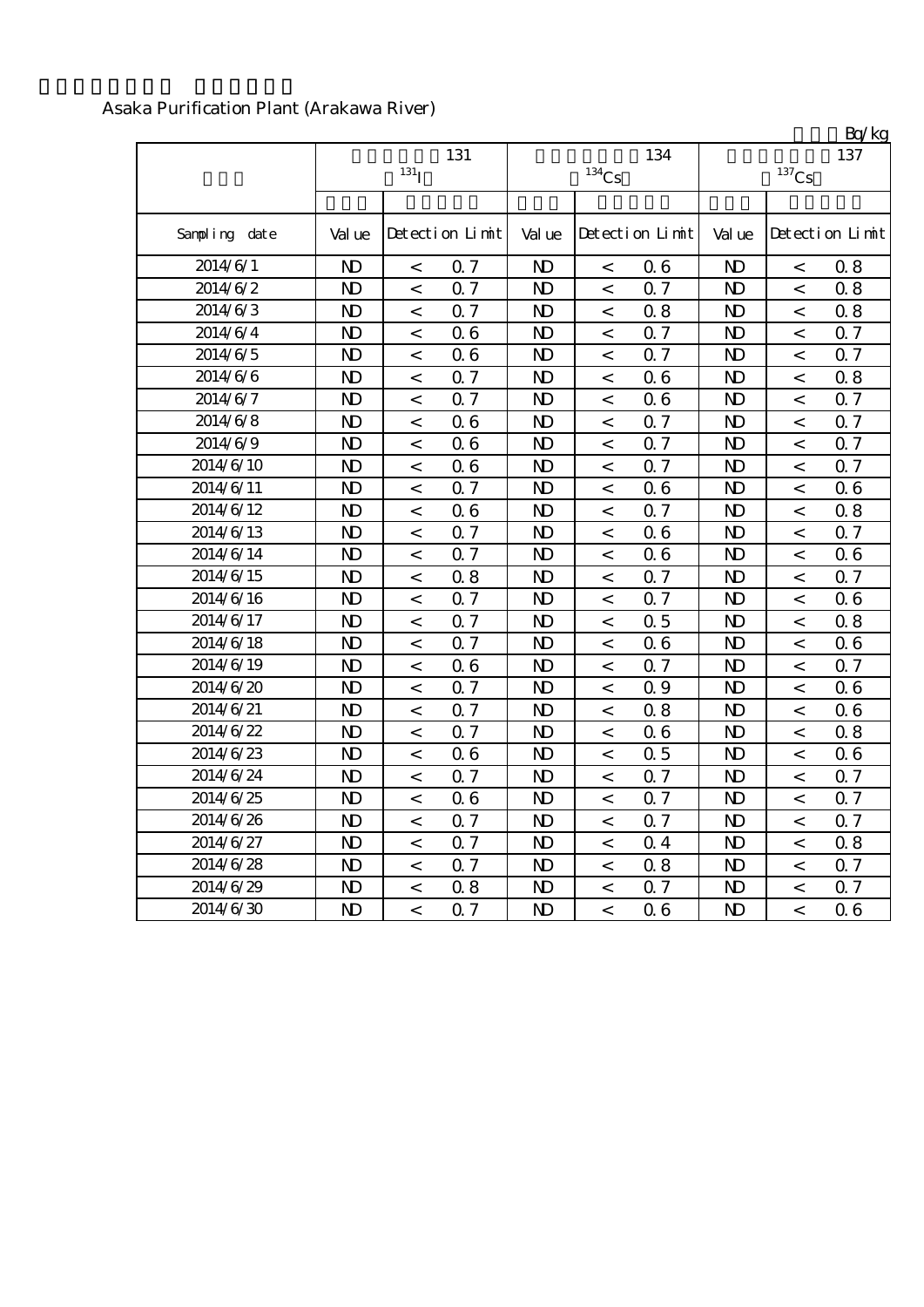|               |                |                          |                  |                |                     |                 |                |                          | Bq/kg            |
|---------------|----------------|--------------------------|------------------|----------------|---------------------|-----------------|----------------|--------------------------|------------------|
|               | 131            |                          |                  |                |                     | 134             |                | 137                      |                  |
|               |                | $131$ <sup>T</sup>       |                  |                | $^{134}\mathrm{Cs}$ |                 |                | $^{137}\mathrm{Cs}$      |                  |
|               |                |                          |                  |                |                     |                 |                |                          |                  |
| Sampling date | Val ue         |                          | Detection Limit  | Val ue         |                     | Detection Limit | Val ue         |                          | Detection Limit  |
| 2014/6/1      | N <sub>D</sub> | $\,<\,$                  | 0.7              | $\mathbf{D}$   | $\,<$               | 0.5             | $\mathbf{D}$   | $\,<\,$                  | 0.7              |
| 2014/6/2      | N <sub>D</sub> | $\,<\,$                  | 06               | $\mathbf{D}$   | $\,<\,$             | 0.8             | $\mathbf{D}$   | $\,<\,$                  | 0.7              |
| 2014/6/3      | $\mathbf{D}$   | $\prec$                  | Q 7              | $\mathbf{D}$   | $\,<$               | 0.8             | $\mathbf{D}$   | $\,<$                    | 0.8              |
| 2014/6/4      | $\mathbf{D}$   | $\,<\,$                  | 06               | $\mathbf{D}$   | $\,<$               | 0.7             | $\mathbf{D}$   | $\,<$                    | 0.6              |
| 2014/6/5      | N <sub>D</sub> | $\,<\,$                  | 06               | $\mathbf{D}$   | $\,<\,$             | 0.8             | $\mathbf{D}$   | $\,<\,$                  | 0.6              |
| 2014/6/6      | N <sub>D</sub> | $\,<\,$                  | 0.7              | $\mathbf{D}$   | $\,<$               | 0.7             | $\mathbf{D}$   | $\,<\,$                  | 0.7              |
| 2014/6/7      | N <sub>D</sub> | $\,<$                    | 06               | $\mathbf{D}$   | $\,<$               | 06              | N <sub>D</sub> | $\,<\,$                  | 0.8              |
| 2014/6/8      | N <sub>D</sub> | $\,<\,$                  | 0.7              | $\mathbf{D}$   | $\,<\,$             | 0.7             | $\mathbf{D}$   | $\,<\,$                  | 0.6              |
| 2014/6/9      | N <sub>D</sub> | $\,<\,$                  | 0.7              | $\mathbf{D}$   | $\,<$               | 0.7             | $\mathbf{D}$   | $\,<$                    | 0.7              |
| 2014/6/10     | N <sub>D</sub> | $\,<\,$                  | 06               | $\mathbf{D}$   | $\,<\,$             | 0.7             | $\mathbf{D}$   | $\,<\,$                  | 0.7              |
| 2014/6/11     | N <sub>D</sub> | $\,<\,$                  | 06               | $\mathbf{D}$   | $\,<$               | Q 7             | $\mathbf{D}$   | $\,<$                    | 0.8              |
| 2014/6/12     | N <sub>D</sub> | $\,<\,$                  | 0.5              | $\mathbf{D}$   | $\,<$               | Q 7             | $\mathbf{D}$   | $\,<\,$                  | 0.7              |
| 2014/6/13     | N <sub>D</sub> | $\,<\,$                  | 06               | $\mathbf{D}$   | $\,<$               | 06              | $\mathbf{D}$   | $\overline{\phantom{0}}$ | 0.7              |
| 2014/6/14     | N <sub>D</sub> | $\,<\,$                  | 0.8              | $\mathbf{D}$   | $\,<$               | 0.7             | $\mathbf{D}$   | $\overline{\phantom{0}}$ | 0.7              |
| 2014/6/15     | N <sub>D</sub> | $\,<\,$                  | 0.8              | $\mathbf{D}$   | $\,<\,$             | 06              | $\mathbf{D}$   | $\,<\,$                  | 0.7              |
| 2014/6/16     | N <sub>D</sub> | $\,<\,$                  | 06               | $\mathbf{D}$   | $\,<$               | 0.7             | $\mathbf{D}$   | $\,<\,$                  | 0.7              |
| 2014/6/17     | N <sub>D</sub> | $\,<$                    | 06               | $\mathbf{D}$   | $\lt$               | 0.8             | $\mathbf{D}$   | $\lt$                    | 0.9              |
| 2014/6/18     | N <sub>D</sub> | $\,<\,$                  | 06               | $\mathbf{D}$   | $\,<$               | 06              | $\mathbf{D}$   | $\,<\,$                  | 0.8              |
| 2014/6/19     | N <sub>D</sub> | $\,<\,$                  | 0.5              | $\mathbf{D}$   | $\,<$               | 0.4             | $\mathbf{D}$   | $\,<\,$                  | 0.7              |
| 2014/6/20     | N <sub>D</sub> | $\,<\,$                  | 0.7              | $\mathbf{D}$   | $\,<$               | 06              | $\mathbf{D}$   | $\,<$                    | 0.7              |
| 2014/6/21     | $\mathbf{D}$   | $\,<\,$                  | 0.8              | $\mathbf{D}$   | $\,<\,$             | 0.7             | $\mathbf{D}$   | $\,<\,$                  | 0.7              |
| 2014/6/22     | N <sub>D</sub> | $\,<\,$                  | 0.8              | $\mathbf{D}$   | $\,<\,$             | 06              | $\mathbf{D}$   | $\,<\,$                  | 0.6              |
| 2014/6/23     | $\mathbf{D}$   | $\,<\,$                  | 06               | $\mathbf{D}$   | $\,<$               | Q 7             | $\mathbf{D}$   | $\,<\,$                  | 0.7              |
| 2014/6/24     | $\mathbf{D}$   | $\,<$                    | Q 7              | $\mathbf{D}$   | $\,<$               | 0.8             | $\mathbf{D}$   | $\,<$                    | 0.7              |
| 2014/6/25     | N <sub>D</sub> | $\,<\,$                  | 0.8              | $\mathbf{D}$   | $\,<\,$             | 06              | $\mathbf{D}$   | $\,<\,$                  | 0.7              |
| 2014/6/26     | N <sub>D</sub> | $\,<\,$                  | 0.7              | $\mathbf{D}$   | $\,<$               | 0.4             | $\mathbf{D}$   | $\,<\,$                  | 0.7              |
| 2014/6/27     | N <sub>D</sub> | $\,<\,$                  | 0.7              | N <sub>D</sub> | $\,<\,$             | 0.5             | $\mathbf{D}$   | $\,<$                    | 0.7              |
| 2014/6/28     | N <sub>D</sub> | $\,<\,$                  | 0.8              | $\mathbf{D}$   | $\,<\,$             | 06              | $\mathbf{D}$   | $\,<\,$                  | 0.7              |
| 2014/6/29     | N)             | $\,<$                    | 0.7              | N <sub>D</sub> | $\,<$               | 0.7             | $\mathbf{D}$   | $\lt$                    | 0.7              |
| 2014/6/30     | $\mathbf{D}$   | $\overline{\phantom{0}}$ | $\overline{0}$ 7 | $\mathbf{D}$   | $\overline{a}$      | 0.8             | N <sub>D</sub> | $\overline{a}$           | $\overline{0.7}$ |

## Ozaku Purification Plant (Tamagawa River)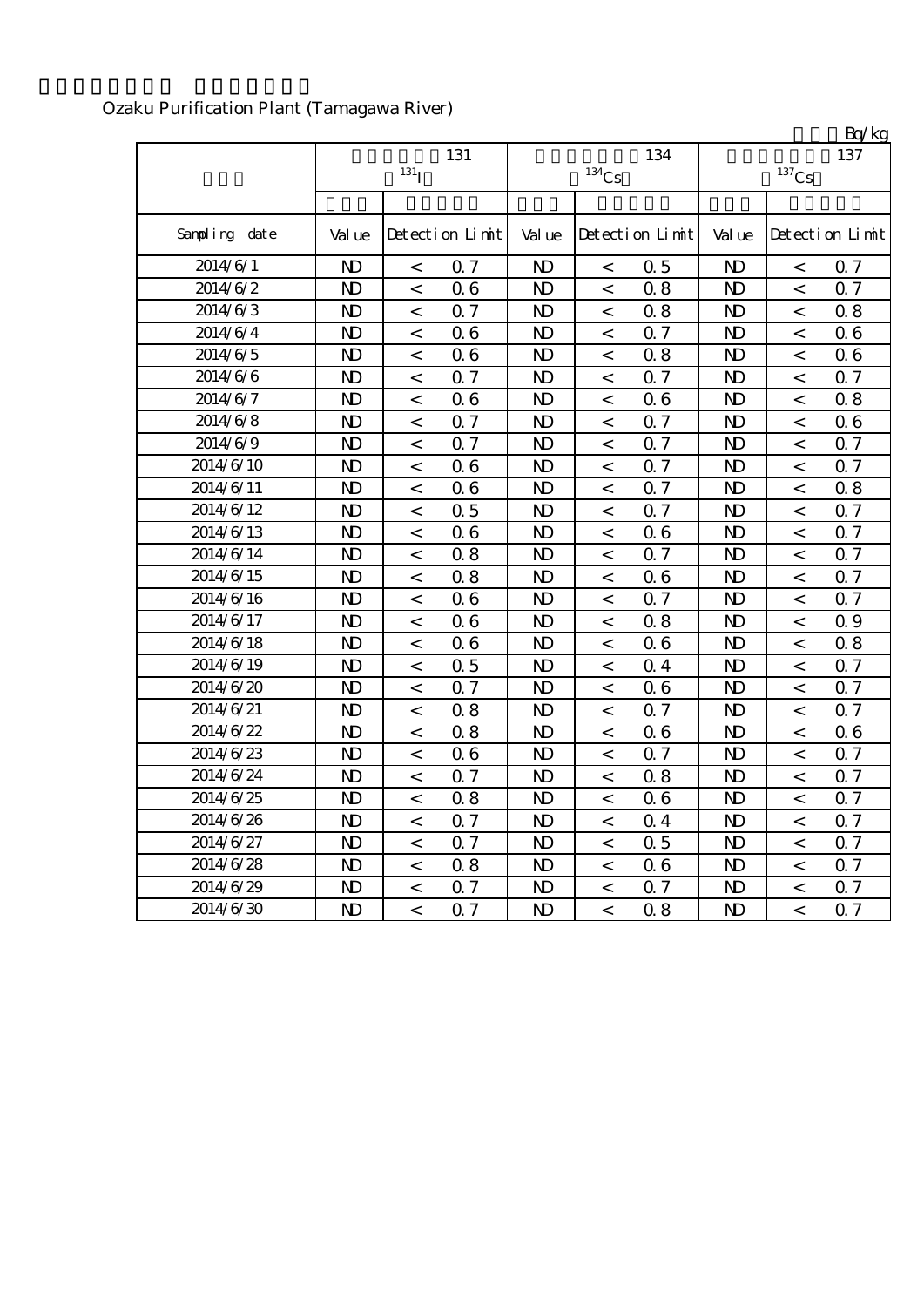|               |                |                  |                 |                |                          |                 |                |                          | Bq/kg           |
|---------------|----------------|------------------|-----------------|----------------|--------------------------|-----------------|----------------|--------------------------|-----------------|
|               |                |                  | 131             |                |                          | 134             |                |                          | 137             |
|               |                | 131 <sub>I</sub> |                 |                | $^{134}\mathrm{Cs}$      |                 |                | $^{137}\mathrm{Cs}$      |                 |
|               |                |                  |                 |                |                          |                 |                |                          |                 |
| Sampling date | Val ue         |                  | Detection Limit | Val ue         |                          | Detection Limit | Val ue         |                          | Detection Limit |
| 2014/6/1      | N <sub>D</sub> | $\,<$            | Q <sub>7</sub>  | N <sub>D</sub> | $\,<$                    | 06              | N <sub>D</sub> | $\,<$                    | 0.8             |
| 2014/6/2      | $\mathbf{D}$   | $\,<$            | 0.7             | $\mathbf{D}$   | $\,<\,$                  | 0.7             | $\mathbf{D}$   | $\,<\,$                  | 0.8             |
| 2014/6/3      | $\mathbf{D}$   | $\,<\,$          | 06              | $\mathbf{D}$   | $\,<\,$                  | 0.5             | $\mathbf{D}$   | $\,<\,$                  | 0.7             |
| 2014/6/4      | $\mathbf{D}$   | $\,<$            | 06              | $\mathbf{D}$   | $\,<\,$                  | 0.7             | $\mathbf{D}$   | $\,<\,$                  | 0.7             |
| 2014/6/5      | $\mathbf{D}$   | $\,<$            | 0.7             | $\mathbf{D}$   | $\,<\,$                  | 0.7             | $\mathbf{D}$   | $\,<\,$                  | 0.8             |
| 2014/6/6      | $\mathbf{D}$   | $\,<$            | Q 7             | $\mathbf{D}$   | $\,<\,$                  | 0.7             | $\mathbf{D}$   | $\,<$                    | 0.5             |
| 2014/6/7      | N <sub>D</sub> | $\,<$            | 06              | N <sub>D</sub> | $\,<\,$                  | 0.7             | $\mathbf{D}$   | $\,<\,$                  | 0.8             |
| 2014/6/8      | $\mathbf{D}$   | $\,<$            | Q 7             | $\mathbf{D}$   | $\,<\,$                  | 06              | $\mathbf{D}$   | $\,<\,$                  | 0.7             |
| 2014/6/9      | $\mathbf{D}$   | $\,<$            | 0.7             | $\mathbf{D}$   | $\,<$                    | 0.7             | N <sub>D</sub> | $\lt$                    | $0.7\,$         |
| 2014/6/10     | $\mathbf{D}$   | $\,<$            | 06              | $\mathbf{D}$   | $\lt$                    | 0.7             | $\mathbf{D}$   | $\,<$                    | 0.7             |
| 2014/6/11     | $\mathbf{D}$   | $\,<$            | 0.7             | $\mathbf{D}$   | $\,<$                    | 0.7             | $\mathbf{D}$   | $\,<$                    | 0.7             |
| 2014/6/12     | $\mathbf{D}$   | $\,<$            | 06              | N <sub>D</sub> | $\lt$                    | 0.7             | $\mathbf{D}$   | $\,<$                    | 0.7             |
| 2014/6/13     | $\mathbf{D}$   | $\,<$            | 0.5             | $\mathbf{D}$   | $\,<\,$                  | 0.7             | $\mathbf{D}$   | $\,<$                    | 0.7             |
| 2014/6/14     | $\mathbf{D}$   | $\,<$            | 0.8             | $\mathbf{D}$   | $\,<\,$                  | 0.8             | $\mathbf{D}$   | $\,<\,$                  | 0.7             |
| 2014/6/15     | $\mathbf{D}$   | $\,<$            | 0.7             | $\mathbf{D}$   | $\,<\,$                  | 06              | $\mathbf{D}$   | $\,<\,$                  | 0.6             |
| 2014/6/16     | $\mathbf{D}$   | $\,<$            | 0.5             | $\mathbf{D}$   | $\,<\,$                  | Q <sub>7</sub>  | $\mathbf{D}$   | $\,<\,$                  | 0.8             |
| 2014/6/17     | $\mathbf{D}$   | $\,<$            | 06              | $\mathbf{D}$   | $\,<\,$                  | 0.8             | $\mathbf{D}$   | $\,<$                    | 0.7             |
| 2014/6/18     | $\mathbf{D}$   | $\,<$            | 06              | $\mathbf{D}$   | $\,<\,$                  | 0.8             | $\mathbf{D}$   | $\,<$                    | 0.7             |
| 2014/6/19     | $\mathbf{D}$   | $\,<\,$          | Q 7             | $\mathbf{D}$   | $\overline{\phantom{0}}$ | 06              | $\mathbf{D}$   | $\overline{\phantom{a}}$ | 0.7             |
| 2014/6/20     | $\mathbf{D}$   | $\,<$            | 06              | $\mathbf{D}$   | $\,<$                    | 0.8             | $\mathbf{D}$   | $\lt$                    | 0.7             |
| 2014/6/21     | $\mathbf{D}$   | $\,<$            | 0.7             | $\mathbf{D}$   | $\lt$                    | 06              | $\mathbf{D}$   | $\,<$                    | 0.8             |
| 2014/6/22     | $\mathbf{D}$   | $\,<$            | 0.7             | $\mathbf{D}$   | $\,<$                    | 0.8             | $\mathbf{D}$   | $\,<\,$                  | 0.6             |
| 2014/6/23     | N <sub>D</sub> | $\,<$            | 0.7             | N <sub>D</sub> | $\,<\,$                  | 0.7             | N <sub>D</sub> | $\,<$                    | 0.7             |
| 2014/6/24     | $\mathbf{D}$   | $\,<\,$          | 06              | $\mathbf{D}$   | $\,<\,$                  | 06              | $\mathbf{D}$   | $\,<\,$                  | 0.6             |
| 2014/6/25     | $\mathbf{D}$   | $\prec$          | 06              | $\mathbf{D}$   | $\,<\,$                  | 06              | $\mathbf{D}$   | $\prec$                  | 0.8             |
| 2014/6/26     | $\mathbf{D}$   | $\,<$            | Q 7             | $\mathbf{D}$   | $\,<\,$                  | 0.8             | $\mathbf{D}$   | $\,<\,$                  | 06              |
| 2014/6/27     | $\mathbf{D}$   | $\,<$            | Q 7             | $\mathbf{D}$   | $\,<\,$                  | 0.7             | $\mathbf{D}$   | $\,<\,$                  | 0.7             |
| 2014/6/28     | $\mathbf{D}$   | $\,<$            | 0.7             | $\mathbf{D}$   | $\,<\,$                  | 0.7             | $\mathbf{D}$   | $\,<$                    | 0.8             |
| 2014/6/29     | $\mathbf{D}$   | $\,<$            | 0.7             | $\mathbf{D}$   | $\overline{\phantom{0}}$ | 0.7             | $\mathbf{D}$   | $\,<\,$                  | 0.6             |
| 2014/6/30     | $\mathbf{D}$   | $\overline{a}$   | 0.7             | $\mathbf{D}$   | $\overline{\phantom{a}}$ | 06              | $\mathbf{D}$   | $\overline{\phantom{a}}$ | 0.7             |

## Higashi-murayama Purification Plant (Tamagawa Arakawa River)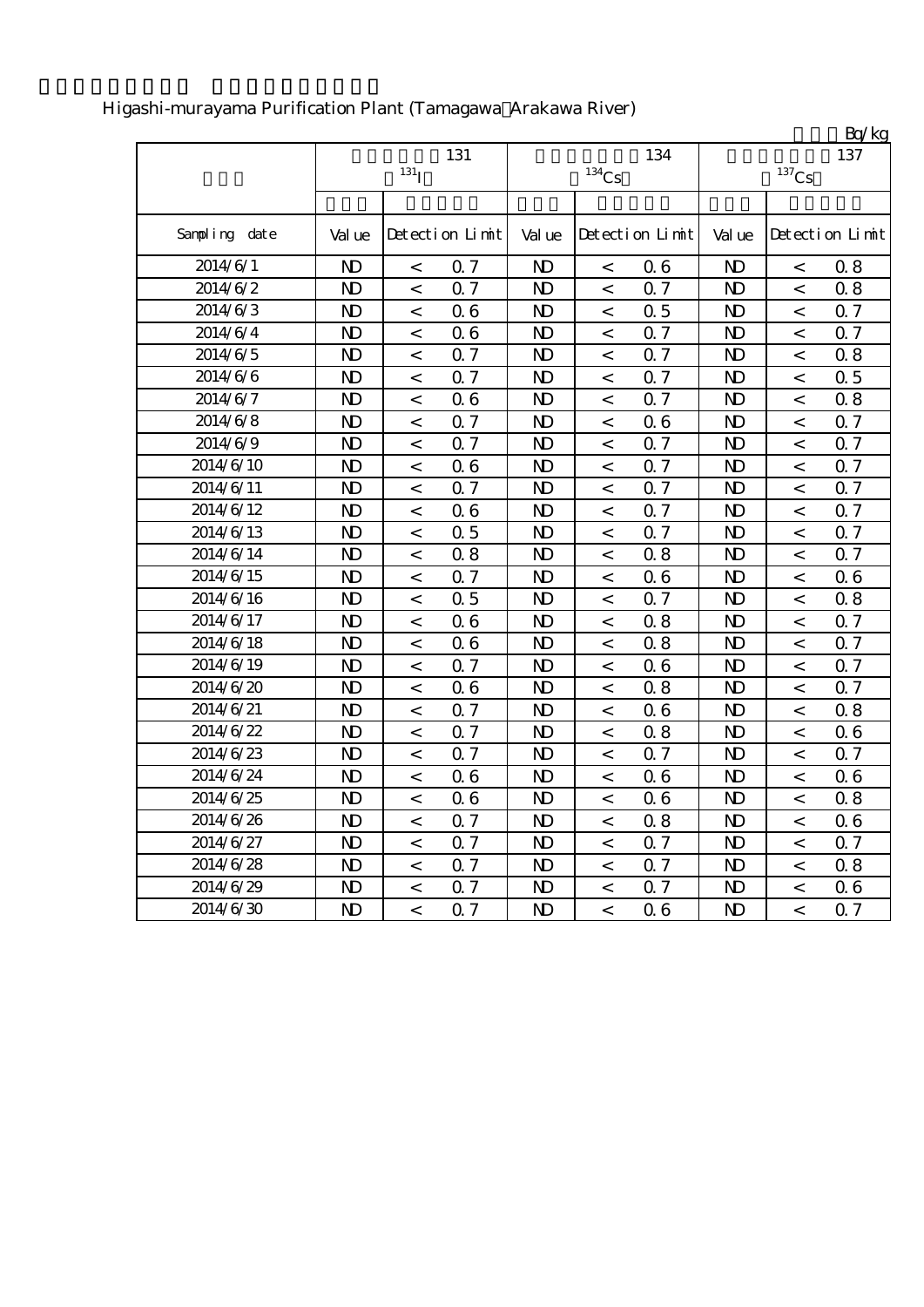|               |                |                    |                 |                |          |                 |                |                          | Bq/kg           |
|---------------|----------------|--------------------|-----------------|----------------|----------|-----------------|----------------|--------------------------|-----------------|
|               |                | 131                |                 |                | 134      | 137             |                |                          |                 |
|               |                | $131$ <sub>I</sub> |                 |                | $134$ Cs |                 |                | $137$ Cs                 |                 |
|               |                |                    |                 |                |          |                 |                |                          |                 |
| Sampling date | Val ue         |                    | Detection Limit | Val ue         |          | Detection Limit | Val ue         |                          | Detection Limit |
| 2014/6/1      | $\mathbf{D}$   | $\,<$              | 0.7             | $\mathbf{D}$   | $\,<$    | 06              | $\mathbf{D}$   | $\,<$                    | 0.6             |
| 2014/6/2      | $\mathbf{D}$   | $\,<$              | 06              | N <sub>D</sub> | $\,<\,$  | 0.7             | $\mathbf{D}$   | $\lt$                    | 0.9             |
| 2014/6/3      | $\mathbf{D}$   | $\,<$              | 06              | $\mathbf{D}$   | $\lt$    | 06              | $\mathbf{D}$   | $\,<$                    | 0.8             |
| 2014/6/4      | $\mathbf{D}$   | $\,<$              | 0.7             | N <sub>D</sub> | $\,<\,$  | 06              | N <sub>D</sub> | $\,<\,$                  | 0.7             |
| 2014/6/5      | $\mathbf{D}$   | $\,<$              | 06              | $\mathbf{D}$   | $\,<$    | Q 7             | N <sub>D</sub> | $\,<$                    | 0.8             |
| 2014/6/6      | $\mathbf{D}$   | $\,<$              | 06              | N <sub>D</sub> | $\,<$    | 0.7             | N <sub>D</sub> | $\,<\,$                  | 0.6             |
| 2014/6/7      | $\mathbf{D}$   | $\,<\,$            | 0.8             | N <sub>D</sub> | $\,<\,$  | 0.7             | N <sub>D</sub> | $\,<\,$                  | 0.5             |
| 2014/6/8      | $\mathbf{D}$   | $\,<$              | 0.8             | N <sub>D</sub> | $\,<\,$  | 0.5             | $\mathbf{D}$   | $\,<$                    | 0.7             |
| 2014/6/9      | $\mathbf{D}$   | $\,<$              | 06              | N <sub>D</sub> | $\,<\,$  | 0.7             | $\mathbf{D}$   | $\,<\,$                  | 0.7             |
| 2014/6/10     | $\mathbf{D}$   | $\,<$              | 0.7             | N <sub>D</sub> | $\,<\,$  | 06              | $\mathbf{D}$   | $\,<$                    | 0.6             |
| 2014/6/11     | $\mathbf{D}$   | $\,<$              | 0.7             | N <sub>D</sub> | $\,<\,$  | 0.5             | $\mathbf{D}$   | $\,<$                    | 0.7             |
| 2014/6/12     | $\mathbf{D}$   | $\,<$              | 06              | $\mathbf{D}$   | $\,<\,$  | 0.5             | $\mathbf{D}$   | $\,<$                    | 0.8             |
| 2014/6/13     | N <sub>D</sub> | $\,<$              | 06              | $\mathbf{D}$   | $\,<\,$  | Q 7             | N <sub>D</sub> | $\,<$                    | 0.7             |
| 2014/6/14     | $\mathbf{D}$   | $\,<$              | 0.8             | N <sub>D</sub> | $\,<\,$  | 0.7             | N <sub>D</sub> | $\overline{\phantom{a}}$ | 0.6             |
| 2014/6/15     | $\mathbf{D}$   | $\,<$              | 06              | N <sub>D</sub> | $\,<\,$  | 0.7             | N <sub>D</sub> | $\,<$                    | 0.7             |
| 2014/6/16     | $\mathbf{D}$   | $\,<$              | 0.5             | $\mathbf{D}$   | $\,<\,$  | 06              | $\mathbf{D}$   | $\,<\,$                  | 0.7             |
| 2014/6/17     | $\mathbf{D}$   | $\,<$              | 06              | $\mathbf{D}$   | $\,<$    | 0.5             | $\mathbf{D}$   | $\,<$                    | 0.7             |
| 2014/6/18     | $\mathbf{D}$   | $\,<$              | 06              | $\mathbf{D}$   | $\,<$    | Q 7             | N <sub>D</sub> | $\,<$                    | 0.6             |
| 2014/6/19     | $\mathbf{D}$   | $\,<$              | 0.7             | N <sub>D</sub> | $\,<\,$  | 0.8             | N <sub>D</sub> | $\,<\,$                  | 0.7             |
| 2014/6/20     | N <sub>D</sub> | $\,<$              | 0.7             | N <sub>D</sub> | $\,<\,$  | 06              | N <sub>D</sub> | $\,<$                    | 0.8             |
| 2014/6/21     | N <sub>D</sub> | $\,<$              | 0.8             | N <sub>D</sub> | $\,<\,$  | 0.7             | N <sub>D</sub> | $\,<$                    | 0.8             |
| 2014/6/22     | $\mathbf{D}$   | $\,<$              | 0.7             | N <sub>D</sub> | $\,<\,$  | 0.7             | $\mathbf{D}$   | $\,<$                    | 0.7             |
| 2014/6/23     | $\mathbf{D}$   | $\,<$              | 06              | N <sub>D</sub> | $\,<\,$  | 0.7             | N <sub>D</sub> | $\lt$                    | 0.6             |
| 2014/6/24     | $\mathbf{D}$   | $\,<$              | 0.7             | N <sub>D</sub> | $\,<$    | Q 7             | $\mathbf{D}$   | $\,<$                    | 0.8             |
| 2014/6/25     | $\mathbf{D}$   | $\,<$              | Q 7             | N <sub>D</sub> | $\,<$    | 06              | $\mathbf{D}$   | $\,<$                    | 0.7             |
| 2014/6/26     | $\mathbf{D}$   | $\,<$              | 06              | N <sub>D</sub> | $\,<\,$  | 06              | N <sub>D</sub> | $\,<\,$                  | 0.6             |
| 2014/6/27     | $\mathbf{D}$   | $\,<$              | 0.8             | $\mathbf{D}$   | $\,<\,$  | 0.7             | N <sub>D</sub> | $\,<$                    | 0.8             |
| 2014/6/28     | $\mathbf{D}$   | $\,<$              | 0.8             | N <sub>D</sub> | $\,<$    | 0.7             | $\mathbf{D}$   | $\,<$                    | 0.7             |
| 2014/6/29     | $\mathbf{D}$   | $\,<$              | 06              | N <sub>D</sub> | $\,<\,$  | 0.8             | N <sub>D</sub> | $\,<$                    | 0.6             |
| 2014/6/30     | $\mathbf{D}$   | $\prec$            | 06              | N <sub>D</sub> | $\,<\,$  | 0.7             | $\mathbf{D}$   | $\,<$                    | 0.6             |

## Nagasawa Purification Plant (Sagamigawa River)